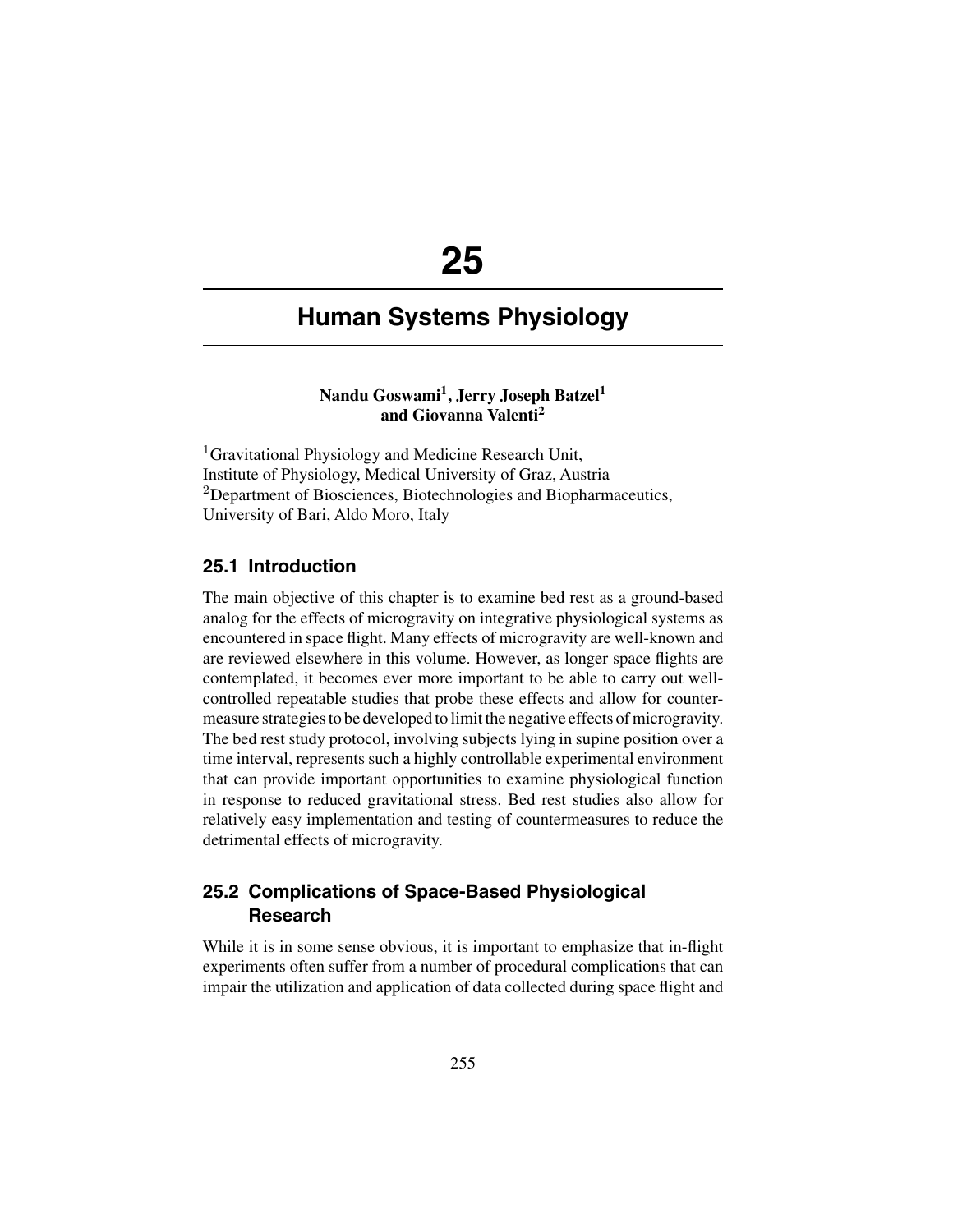

Figure 25.1 Typical configuration of the 6<sup>°</sup> head down tilt bed rest paradigm. (Image: ESA).

which can also complicate the comparison of data collected across missions [8]. These include the following:

- problems in experimental reproducibility such as limited size and uncoordinated astronaut sample populations;
- variations in quality and protocol of data measurements;
- lack of coordination in measurements across missions;
- lack of opportunity to carry out variations in experimental protocols based on new information due to restricted flight availability;
- possible usage of in-flight medication; and
- possible interference in spaceflight data from other protocols.

Therefore, there is clearly a need to have ground-based analogs of spaceflight which can be used to study spaceflight induced deconditioning and test new and novel countermeasures.

## **25.3 Ground-Based Analogs of Spaceflight-Induced Deconditioning: Bed Rest and Immersion**

Commonly used ground-based analogs include bed rest studies and water immersion. Clearly, both bed rest studies and immersion can avoid all the above-outlined technical problems while altering various features of gravitational loading. Water immersion involves either direct contact of the body with water ("wet"), or with the body insulated from the water ("dry"). An interesting review of long-term water (dry) immersion as a model for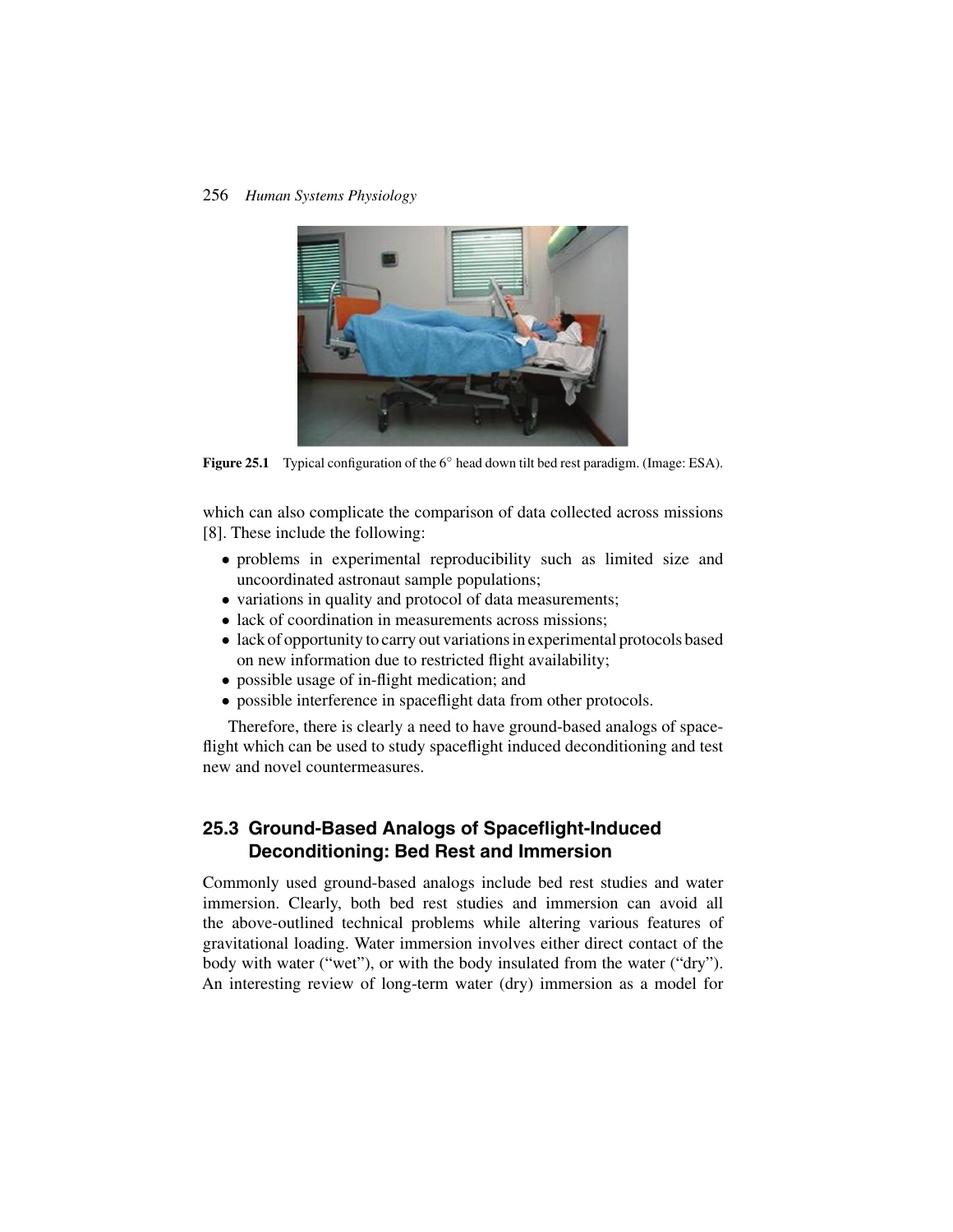microgravity is given in Navasiolava *et al*. (2011), which also provides some parallel comparisons to bed rest [15].Water immersion typically allows for one hygiene period out of immersion per day and long periods of immersion must be carried out as dry immersion, which is somewhat complicated to implement regarding experimental measurements and testing of countermeasures. As a consequence, the technical problems of water immersion are more involved than for bed rest studies. In this chapter, emphasis will be placed on bed rest studies. Some description of the bed rest study protocol will be provided along with discussion of the key question as to whether the results obtained from such studies reflect those that are obtained from spaceflight. Similarities and differences between bed rest and water immersion will also be considered where relevant.

## **25.4 Types of Bed Rest, Durations, and Protocols**

The first studies of bed rest related to space flight began soon after human space travel began. A book published in 1986 entitled "Inactivity: physiological effects" edited by Sandler and Vernikos [20] pointed to early research as taking inactivity as a model of deconditioning and as a primary paradigm for space flight effects [16]. Over time, a broader recognition of the many interacting effects of microgravity on the body viewed as a whole organism was established as was the model of simulating microgravity via head down bed rest [12, 16, 19].

Over the years, researchers working in the area of gravitational and spaceflight physiology have used subjects who were bed-rested in the supine position or at various levels of head down tilt such as 5<sup>°</sup>, 10<sup>°</sup>, or 15<sup>°</sup> (referred to here as head down bed rest, HDBR). For the details of bed rest studies that have used different angles of tilt as well as varying durations of bed rest, the reader is referred to Sandler and Vernikos [20]. To mimic the effects of microgravity, 6-degree head down supine body position is the standard implementation, which acts to equilibrate the distribution of blood and tissue volume, simulating the lack of gravitational pull to the lower body [12, 16].

Bed rest studies can be adjusted to mimic various space flight durations as well. Typical duration spans are short-term (5–7 days), medium-term (21 days), and long-term studies (60–90 days). Bed rest studies can be restricted to all male or all female studies such as a 90-day male bed rest study in 2001/2002 and the 60-day female bed rest study WISE-2005 [12].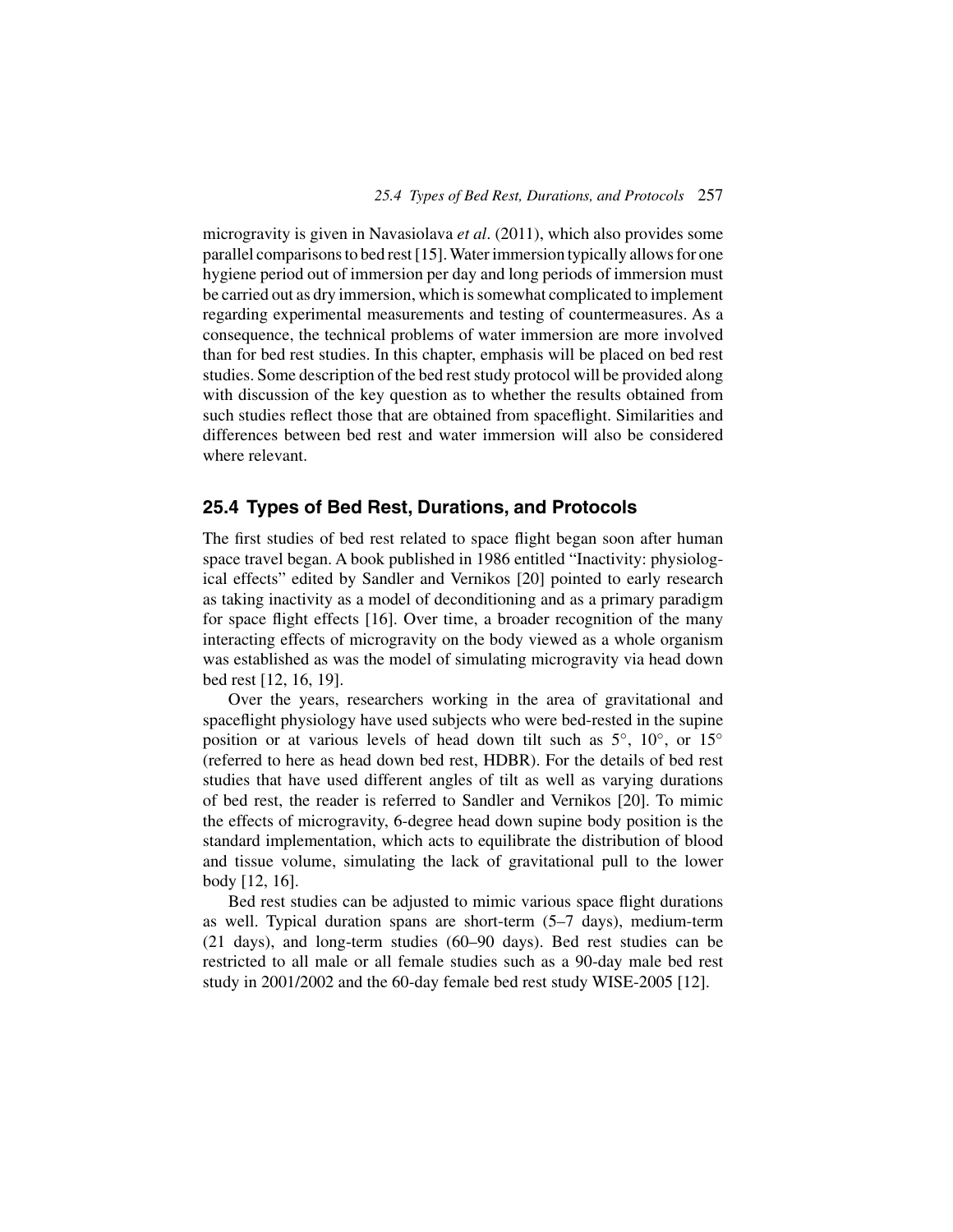Recently, there have been initiatives to introduce some standardization in bed rest study protocols to allow for greater cross-study exploitation of data [6, 12]. Such standardization would reduce confounding influences and allow for the comparison of different systems or different measurements under a common perturbation.

## **25.5 Physiological Systems Affected by Spaceflight and Bed Rest**

Lack of gravity poses many challenges, which can impair the function of a number of physiological systems. On the other hand, microgravity represents a unique window for observing the response of physiological systems because it represents the suspension of those evolutionary challenges that shaped such systems. Bed rest studies allow for more delicate, complex, and even invasive measurements, which may be difficult or impossible to implement or to accurately carry out in space such as bone marrow biopsies or complex sonographies.

Direct information on microgravitational effects in space flight and information from bed rest studies reenforce the understanding of effects in both areas, and together, both sources of information can provide further novel information on physiological system function in general and in specific processes. For example, bed rest and spaceflight are both accompanied by loss of plasma volume and hemoconcentration, thus leading to a higher risk of blood clotting with potential dire consequences. We are not aware, however, of any study that examined clotting changes during spaceflight. On the other hand, there are several studies, which have examined the effects of physical inactivity during bed rest on clotting [9].

Similarly, recovery from bed rest immobilization provides an important surrogate for astronaut recovery after flight as well. Deconditioning following either weightlessness or bed rest shares many effects and symptoms characterized by orthostatic intolerance (OI) [4]. Hence, studies that reflect on the origin of OI and the efficacy of countermeasures in the bed rest context can be expected to translate into countermeasures in space. The review by Convertino [4] provides useful examples of this observation. In addition, studies in both microgravity and bed rest conditions can provide information on the physiology and clinical problems related to OI and potential countermeasures for patients suffering from OI.

A great deal of research related to physiological effects of microgravity in space and simulated microgravity during bed rest has been published, and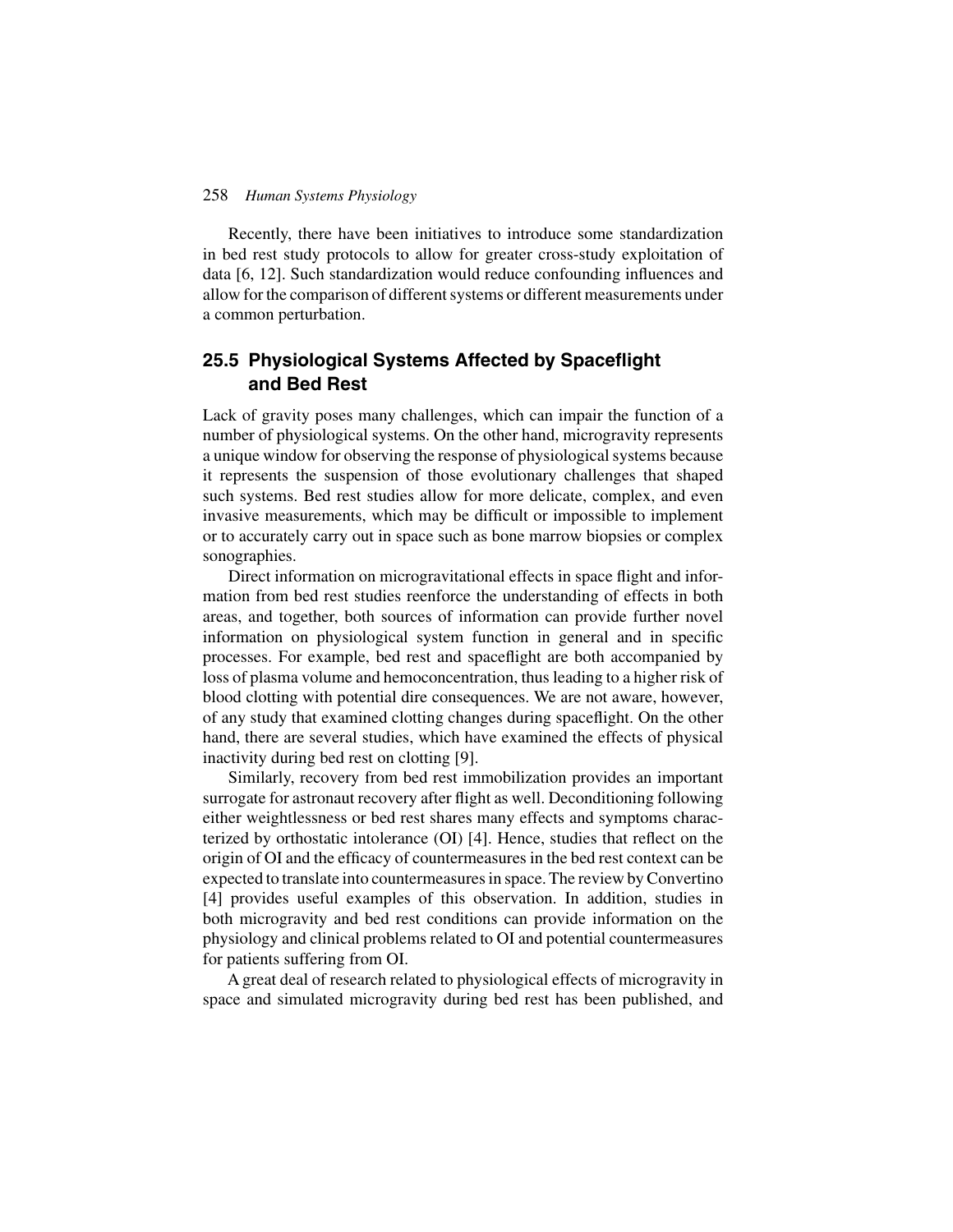review articles summarizing this research have appeared as well. In this section, we mention several reviews in specific areas as well as general reviews, which cumulatively set the context for taking bed rest as a valid surrogate for space microgravity. We now discuss some key physiological systems where important parallels can be made between the physiological effects of microgravity and bed rest. These areas include the autonomic nervous system, musculo-skeletal system, cardiovascular system, neuro-vestibular system, immune system, and the renal system.

*Autonomic nervous system (ANS):* The ANS is involved in the control of cardiovascular, thermoregulatory, respiratory, metabolic, gastrointestinal, and many other systems, and gravity influences these systems not only directly but also through feedback control mechanisms involving autonomic function which are thus impacted by a lack of gravitational stress from multiple sources. For example, sympathetic-vestibular links to blood pressure control are influenced by bedrest [7] as have effects of microgravity on baroreceptor sensitivity [1].

*Musculo-skeletal system:* Due to a lack of gravitational loading on the musculoskeletal system, muscle loss and bone loss occur during bed rest and spaceflight [10]. Indeed, bed rest has been recognized as a very useful and appropriate model for bone loss observed in space flight and microgravity [6, 13, 24]. The effects during bed rest on bone mineral density, bone markers, and calcium balance, and excretion are qualitatively consistent (although of lesser magnitude) to those deleterious effects seen in space flight [13]. Bed rest has also been used to test countermeasures to mitigate these effects. The review by Leblanc *et al* (2007) provides an extensive comparison and assessment of bed rest and space flight data on bone loss [13].

*Cardiovascular system:* The bed rest model can very effectively reflect the effects of microgravity on the cardiovascular system and in particular cardiovascular deconditioning and orthostatic intolerance (see [4]). The effect of reduction in plasma volume induced by microgravity impacts cardiac function in a variety of ways and reduces baroreflex sensitivity as well [24]. Many of these effects can also be seen in HDBR (see [16]), indicating the appropriateness of this model for studying the effects of microgravity as well as potentially linking these effects with the deconditioning in aging (see below).

*Neurovestibular system:* This system integrates mechanisms related to posture, eye movements, spatial orientation, and higher cognitive processes such as 3-D vision. This system also plays a role in the respiratory and cardiovascular systems, as well as many other regulatory mechanisms such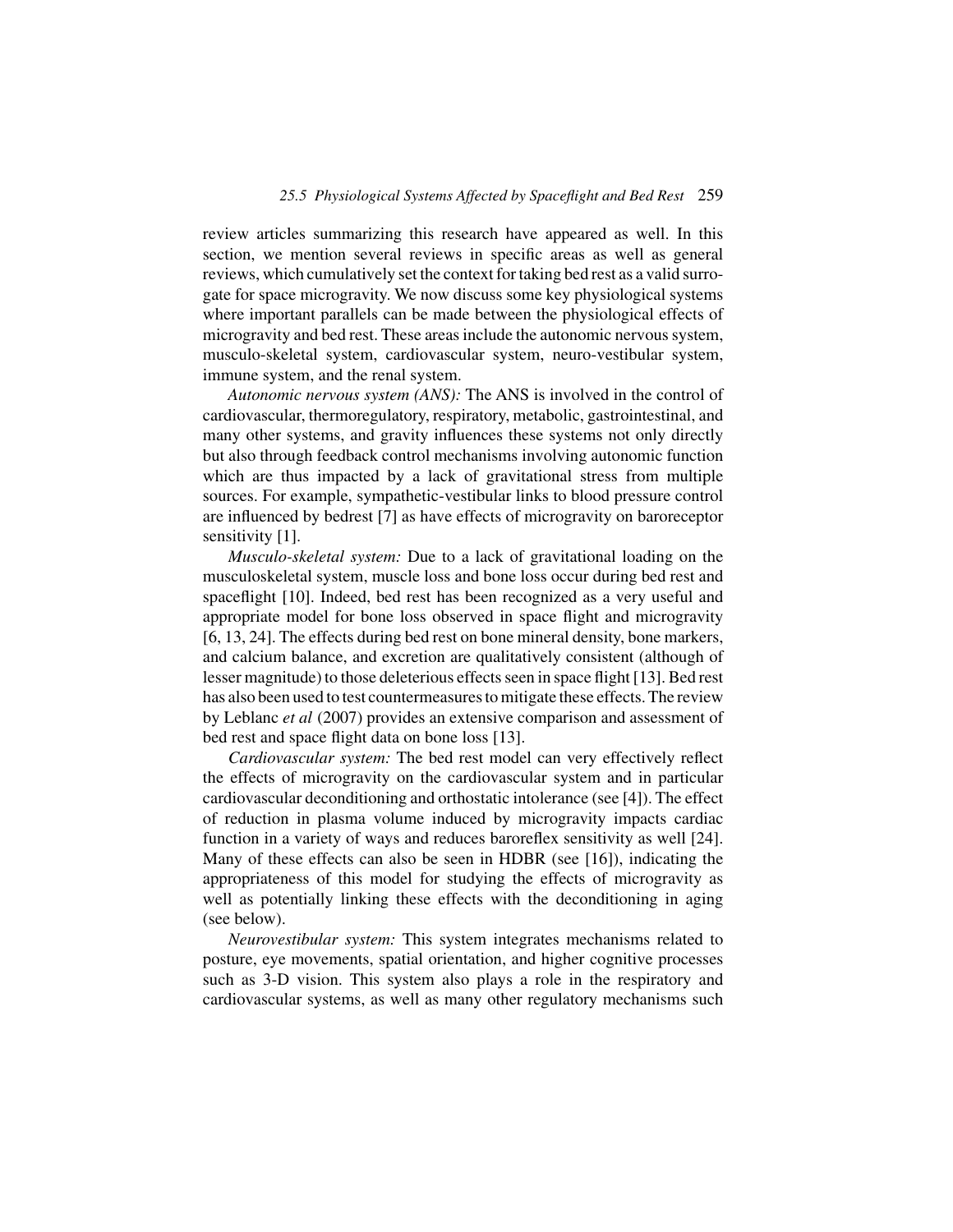as circadian regulation. Weightlessness impacts vestibular function in many ways, and HDBR may also induce related effects. The study by Dyckman *et al* (2012) indicates an impact of bed rest on the vestibulo-sympathetic response, which may influence blood pressure control and hence play a role in orthostatic intolerance [7]. This study illustrates the point that, given the complexity of interacting systems, the parallels between microgravity and head down bed rest need to be carefully considered when drawing inferences in specific scenarios.

*Immune system:*This complex system is certainly influenced by spaceflight and can be be affected by many factors including stress and exposure to radiation [6]. Bed rest studies related to immune system effects can differ from effects seen in space [6]. Hence, it is not clear how appropriate the bed rest model is for immune effects although it can serve as a comparison for other models [6]. The immune system response highlights again the fact that care must be taken when considering parallels between space flight microgravity and bed rest.

*Renal function*, volume regulation and aquaporins: Body water balance is regulated by vasopressin. Vasopressin signaling promotes water reabsorption in the renal collecting duct by triggering redistribution of the water channels Aquaporin-2 (AQP2) from intracellular vesicles into the plasma membrane [23]. AQP2 is partially excreted in the urine [22] and can represent a useful noninvasive biomarker for understanding the physiological renal response (and adaptation) to alteration in external gravity. AQP2 excretion has been evaluated as a biomarker of renal adaptation to microgravity in both water immersion and HDBR models [22, 23].

In addition to the studies and reviews on specific physiological topics referenced above, several very useful general reviews have been published. Pavy-Le Traon *et al* (2007) provide a comprehensive review of research over the last 20 years of important areas where the effects of bed rest and microgravity overlap [16]. This review provides a convincing case for viewing bed rest as a powerful research tool and useful analog for studying the effects of microgravity. The review by Vernikos and Schneider (2010) presents many parallels between physiological effects of bed rest, microgravity, and aging, providing clear insight into how these three physiological conditions can be merged and coordinated to provide a more global view of physiological function [24]. The review by Navasiolava *et al* (2011) provides a comparative look of bed rest and water immersion [15].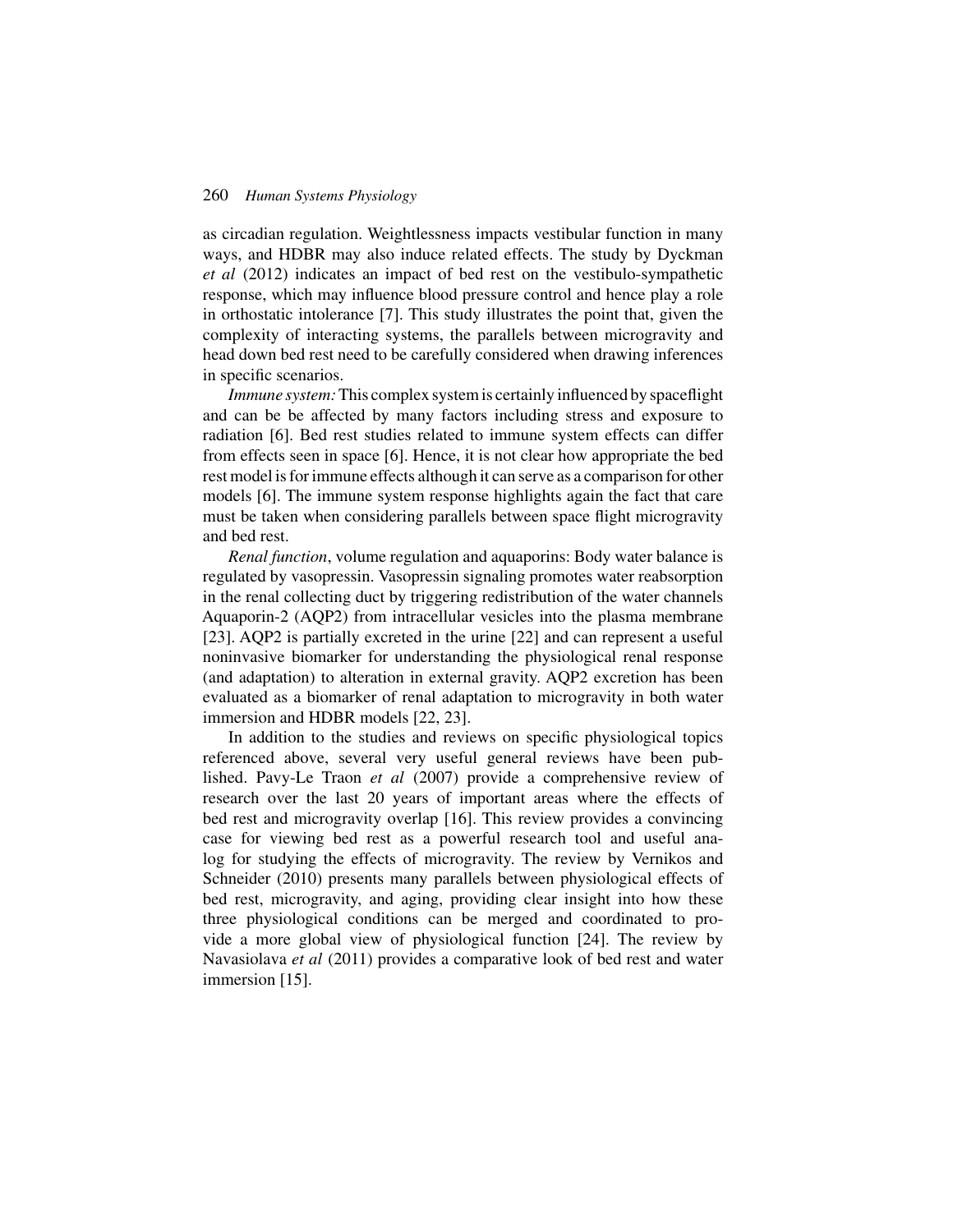## **25.6 Is Bed Rest a Valid Analog for Microgravity-Induced Changes?**

A key issue is the degree to which bed rest represents a useful surrogate for microgravity, leading to knowledge reflecting the physiological responses to microgravity in space flight and information transferable to the design of effective countermeasures against the negative effects of microgravity. HDBR (typically at 6◦) is the most commonly used protocol to mimic microgravity especially for long-duration studies [5] and in relation to complex physiological effects [6]. Horizontal supine bed rest immobilization has also been used to simulate spaceflight induced deconditioning. While both horizontal supine bed rest and HDBR cause deconditioning, cephalad fluid shifts, and the onset of hemodynamic changes appear faster during HDBR (detailed in [20]).

The acceptance of HDBR as a valid surrogate for global and specific micro-gravitational influences on human physiology emerged as a consequence of carrying out many bed rest studies focusing on specific physiological areas over a wide range of systems and comparing results to direct physiological studies of astronauts and cosmonauts. For example, OI is an important problem for returning astronauts [2] and bed rest subjects face similar problems at the end of the experimental bed rest procedure. The review of the applicability of bed rest data to the problem of OI after space flight given in [4] illustrates the usefulness of the comparison between these two manifestations of OI.

While HDBR has been widely accepted as a valid surrogate protocol for microgravity in studying physiological systems, it is important to note that the information from bed rest studies needs to be carefully assessed in its application to microgravity given that bed rest is not a perfect parallel for microgravity. For example, some research suggests that certain immune system responses are affected by stresses seen in space flight rather than as a direct result of microgravity [17, 24]. Hence, specific immune system effects may not always arise in bed rest-simulated microgravity [6] (see also discussion above on immune system).

In addition, physiological responses can vary between ground-based analogs. As mentioned above, AQP2 excretion has been evaluated as a biomarker of renal adaptation to microgravity in both water immersion and HDBR models [22, 23]. These studies revealed that while AQP2 excretion is probably not a good biomarker to monitor renal fluid regulation during acute water immersion, it could instead represent a reliable and informative parameter during prolonged bed rest and possibly under chronic adaptation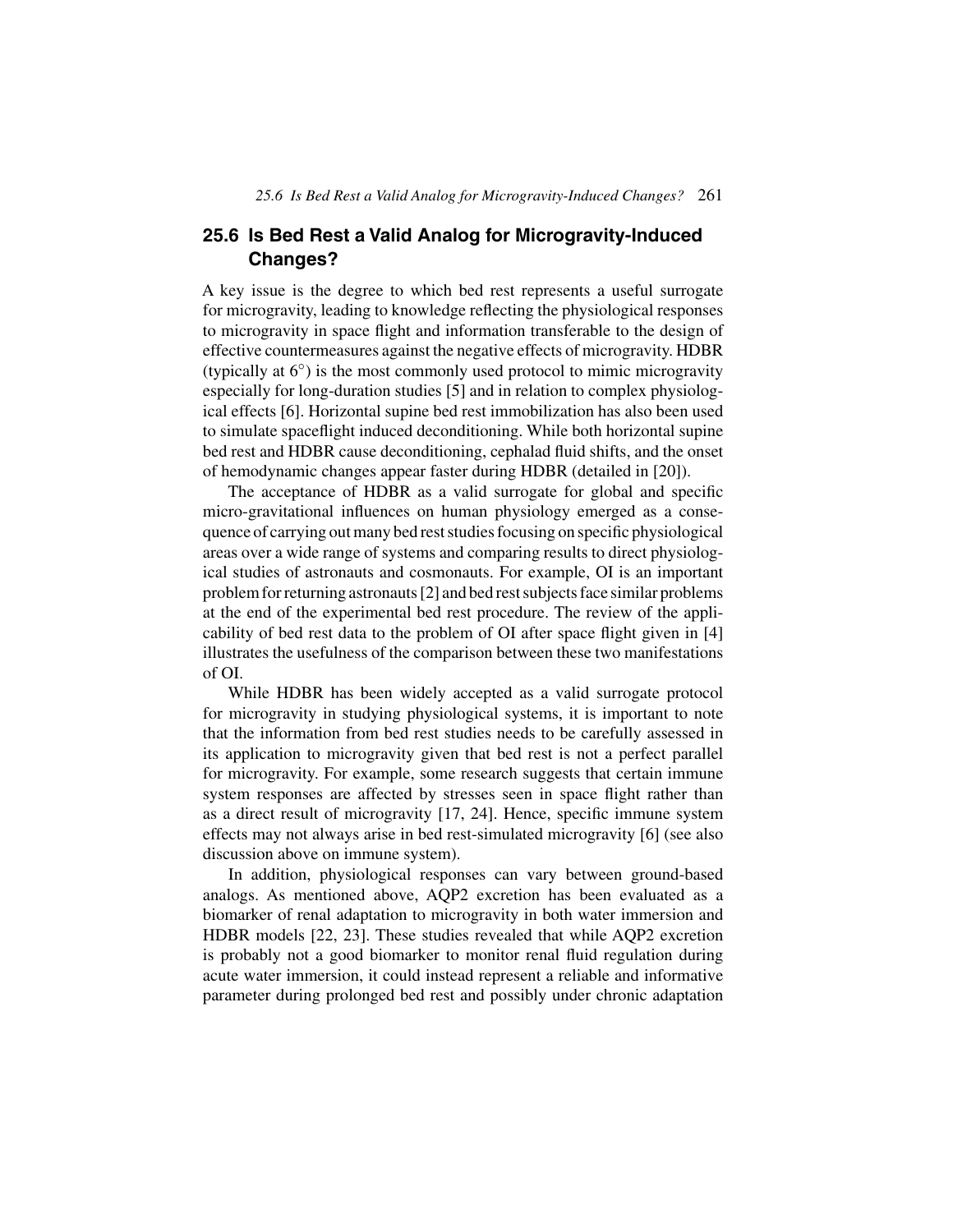to microgravity in space. Specifically, it has been found that bed rest induces a biphasic response in AQP2 excretion which is in agreement with expected fluid redistribution in microgravity: in the early phase the decrease in AQP2 excretion is paralleled by an increase in hematocrit due to reduction in plasma volume, whereas the subsequent increase in AQP2 excretion is paralleled by a partial restoration of hematocrit likely due to an AQP2-mediated water reabsorption in an attempt to restore normal plasma volume. The increase in AQP2 excretion may be consequent to an increase in vasopressin (because of reduced plasma volume) as also observed in astronauts during microgravity. These results make urinary AQP2 excretion a reliable biomarker of renal water handling during prolonged bed rest and more appropriate in ground based models to mimic chronic adaptation to microgravity.

Confounding factors and interrelated effects that could differ between the microgravity of space and the simulated microgravity of bed rest (or water immersion) may be very difficult to analyze. For example, vestibular control depends on position, orientation, movement, vision, and gravitational signals, and interacting effects may be very complex as seen in a study of vestibularsympathetic response and its relation to OI in short-term and long-term bed rest [7]. One needs to clearly establish whether, when and how effects differ between a fixed supine position mimicking microgravity compared to moving astronauts experiencing direct microgravity. Indeed, differences can arise in the physiological effects among the three situations of true microgravity, HDBR, and water immersion. For example, each of these three situations involves differing influences on tissue and vascular distribution of fluids [19]. Hence, for effective modeling of microgravity effects (or the effects of aging for that matter), one needs to consider whether any differences between true microgravity and microgravity surrogates can be ignored when drawing parallels for the specific phyiological mechanisms under study and when these differences may distort conclusions.

## **25.7 Bed Rest: A Testing Platform for Application of Countermeasures to Alleviate Effects of Microgravity—Induced Deconditioning**

Countermeasures to microgravitational effects can be designed and incorporated in bed rest studies to test many potential approaches including such novel methods as short-arm centrifuge, [3] which in addition can incorporates ergometric exercise [14]. Such methods can be tested for preventing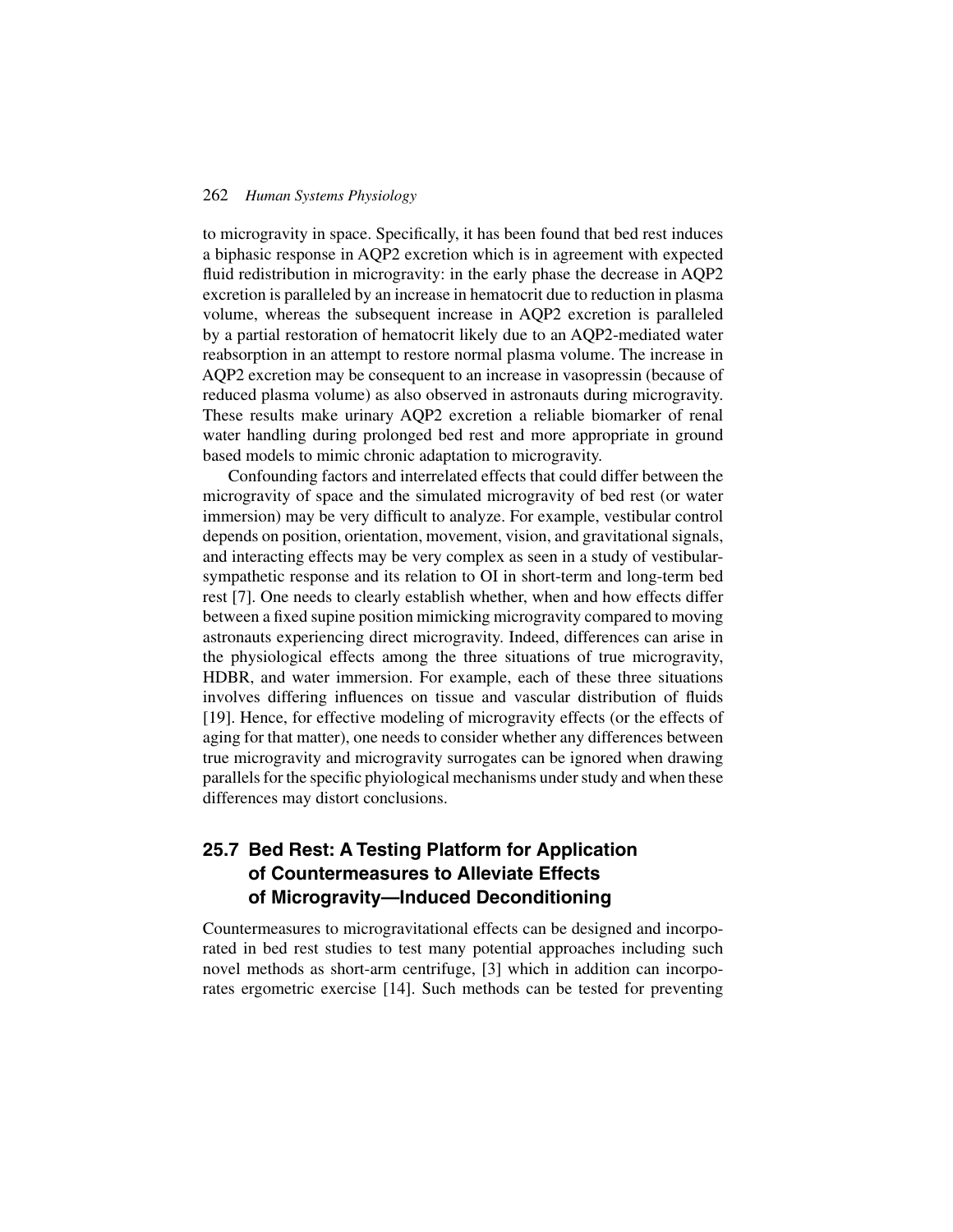or reducing spaceflight deconditioning impairing cardiovascular, bone metabolism, musculoskeletal, autonomic, and other system functions. Information derived from tests of possible countermeasures for spaceflight deconditioning will be critical for microgravity exposures of long duration as will be encountered, for example, during a mission to Mars. An example of analysis related to deconditioning and aerobic exercise during bed rest can be found in Lee *et al* (2010) [14], and the implementation of centrifugation as a countermeasure implemented via bed rest is illustrated in Clément and Pavy-Le Traon (2004) [3]. Combined exercise and nutrition countermeasures have been discussed in Schneider *et al* (2009) [21].

#### **25.8 Perspectives**

In addition to the direct application to space flight, bed rest and other immobilization studies have been designed and carried out to study many other physiological conditions related to a diverse set of situations such as hospital demobilization after surgery or injury, coma, paralysis, as well as to study the effects that arise due to aging. It is important to note that there is a potential for developing a powerful synergy of information relating broader bed rest problems and the problem of microgravity. In particular, there are clear potential parallels between microgravity, aging, and immobilization [24].

Bed rest (and water immersion) are global models for the effects of microgravity, influencing a number of systems simultaneously. This is an important advantage but it is also possible to consider models of microgravity that influence individual systems or specific system levels. For example, specialized devices have been used for studying the effects of reduced gravity at the cellular level [11]. Hence, one always needs to keep in mind the research goals when considering appropriate surrogates for physiological effects of microgravity and space flight.

## **References**

- [1] Natalia M. Arzeno, Michael B. Stenger, Stuart M. C. Lee, Robert Ploutz-Snyder and Steven H. Platts. Sex differences in blood pressure control during 6◦ head-down tilt bed rest. American Journal of Physiology Heart Circulation Physiology, 15, 304, 8: H1114–1123, 2013.
- [2] Andrew P. Blaber, Nandu Goswami, Roberta L. Bondar and Mohammed S. Kassam. Impairment of cerebral blood flow regulation in astronauts with orthostatic intolerance after flight. Stroke, 42, 7:1844–1850, 2011.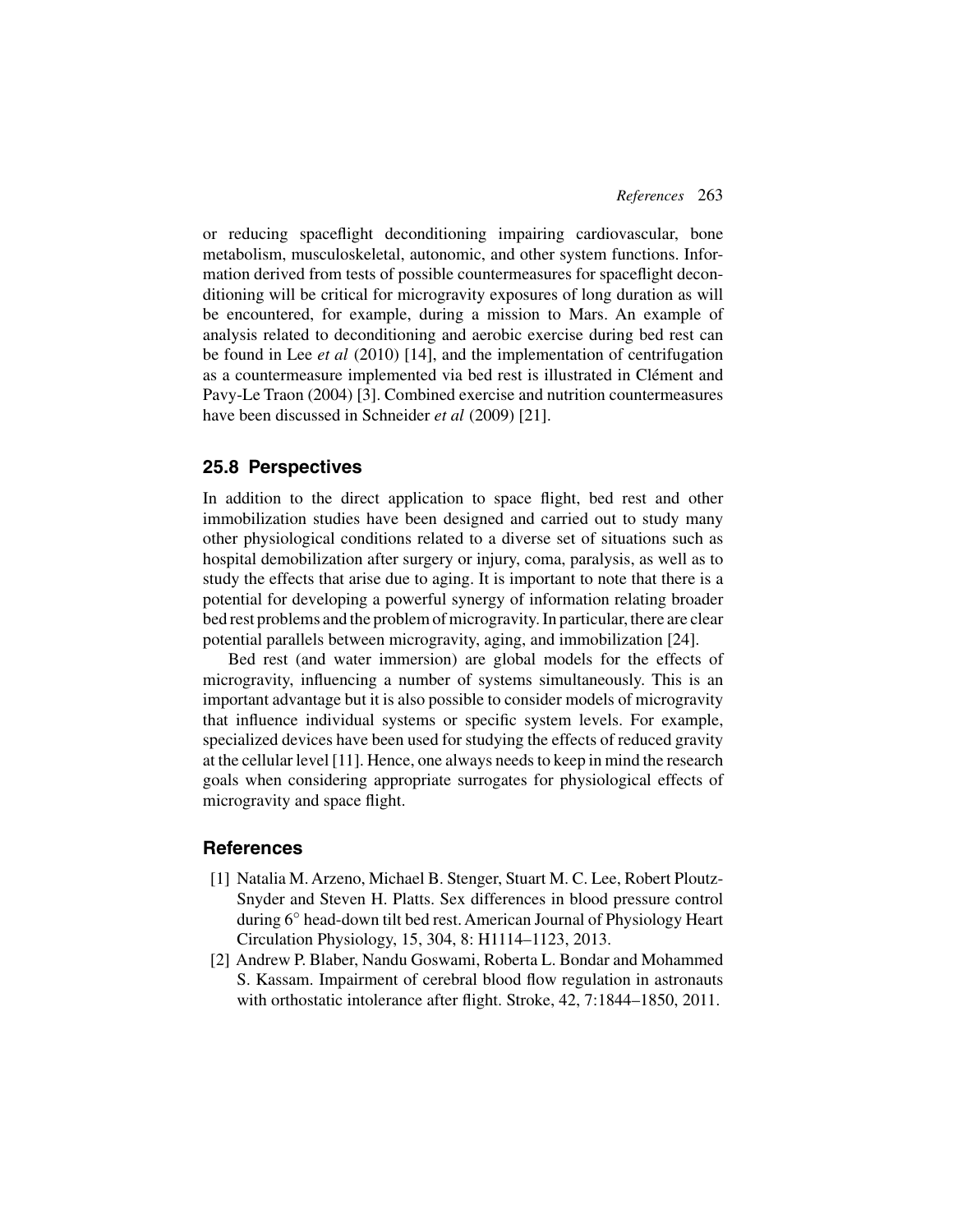- [3] Gilles Clément and Anne Pavy-Le-Traon. Centrifugation as a countermeasure during actual and simulated microgravity: a review. European Journal of Applied Physiology, 92, 3: 235–248, 2004.
- [4] Victor A. Convertino. Insight into mechanisms of reduced orthostatic performance after exposure to microgravity: comparison of ground-based and space flight data. Journal of Gravitational Physiology, 5, 1: 85–88, 1998.
- [5] Victor A. Convertino and Caroline A. Rickards. Human models of space physiology. Chapter 48 In: Conn, P. Michael (ed,) Source book of models for biomedical research, Humana Press- Springer, Trenton, pp 457–464, 2008.
- [6] Brian E. Crucian, Raymond P. Stowe, Satish K. Mehta, Deborah L. Yetman, Melanie J. Leal, Heather D. Quiriarte, Duane L. Pierson and Clarence F. Sams. Immune status, latent viral reactivation, and stress during long-duration head-down bed rest. Aviation Space Environmental Medicine, 80(5 Suppl): A37–44, 2009.
- [7] Damian J. Dyckman, Charity L. Sauder and Chester A. Ray. Effects of short-term and prolonged bed rest on the vastibulosympathetic reflex. American Journal of Physiology Heart Circulation Physiology 302, 1: H368–374, 2012.
- [8] Nandu Goswami, Jerry J. Batzel, Gilles Clement, Peter T. Stein, Alan R. Hargens, Keith M. Sharp,Andrew P. Blaber, Peter G. Roma and Helmut G. Hinghofer-Szalkay. Maximizing information from space data resources: a case for expanding integration across research disciplines. European Journal of Applied Physiology, 113: 1645–1654, 2013.
- [9] Gerhard Cvirn, James Elvis Waha, Gerhard Ledinski, Axel Schlagenhauf, Bettina Leschnik, Martin Koestenberger, Erwin Tafeit, Helmut Hinghofer-Szalkay and Nandu Goswami. Bed rest does not induce hypercoagulability. European Journal of Clinical Invesigation. 2014 Nov 21. doi: 10.1111/eci.12383.
- [10] Alan R. Hargens, Roshmi Bhattacharya and Susanne M. Schneider. Space physiology VI: exercise, artificial gravity, and countermeasure development for prolonged space flight. European Journal of Applied Physiology, 113: 2183–2192, 2013.
- [11] Lifang Hu, Runzhi Li, Peihong Su, Yasir Arfat, Ge Zhang, Peng Shang and Airong Qian. Response and adaptation of bone cells to simulated microgravity. Acta Astronautica, 104(1), 396–408, 2014.
- [12] Peter D. Jost. Simulating human space physiology with bed rest. Hippokratia suppl 1: 37–40, 2008.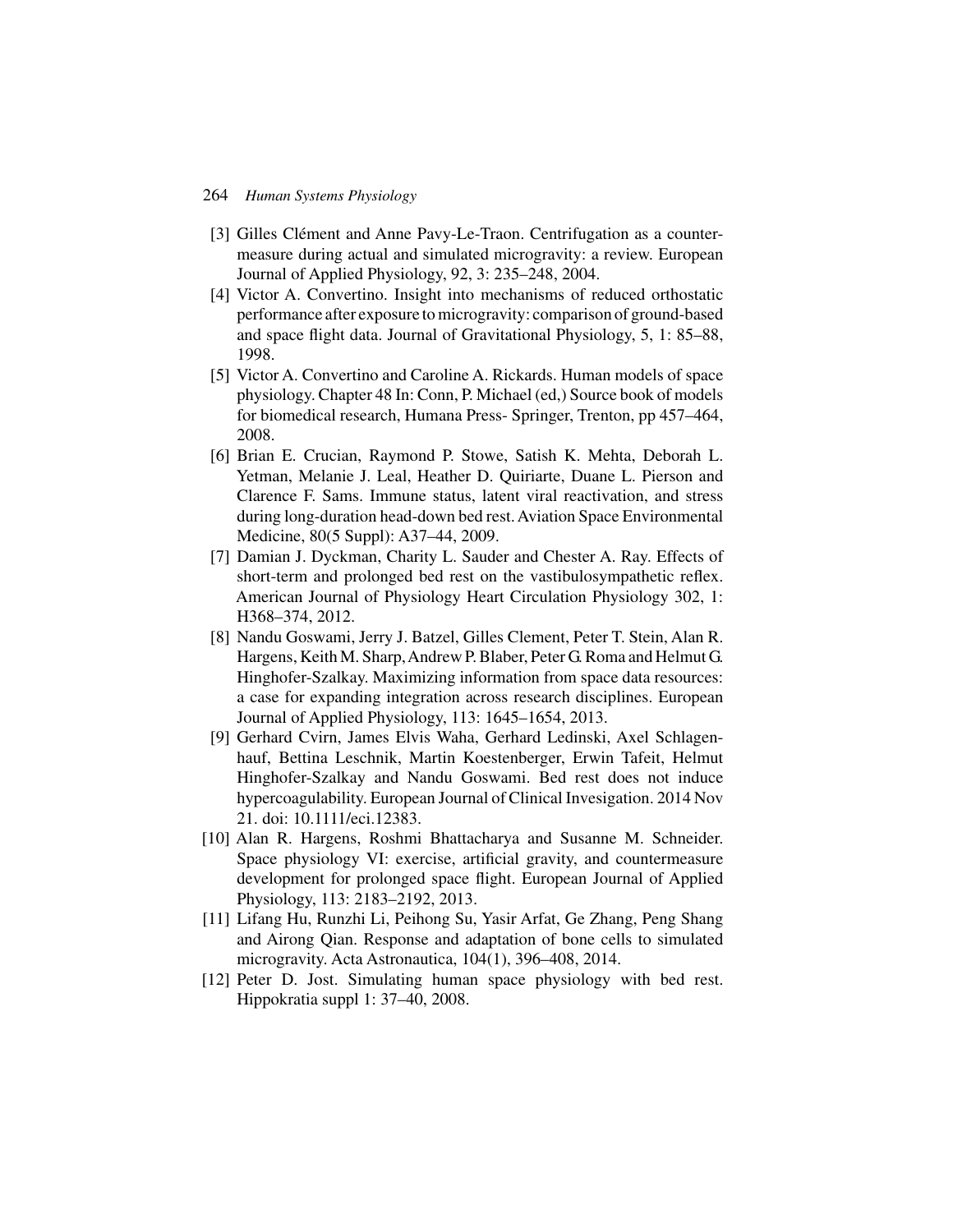- [13] Adrian D. LeBlanc, Elisabeth R. Spector, Harlan J. Evans and Jean D. Sibonga. Skeletal responses to space flight and the bed rest analog: a review. Journal of Musculoskeletal Neuronal Interactions, 7,1: 33–47, 2007.
- [14] Stuart M. C. Lee, Alan D. Moore, Meghan E. Everett, Michael B. Stenger and Steven H. Platts. Aerobic exercise deconditioning and countermeasures during bed rest. Aviation Space Environmental Medicine, 81,1, 52–63, 2010.
- [15] Nastassia M. Navasiolava, Marc-Antoine Custaud, Elena S. Tomilovskaya, Irina M. Larina, Tadaaki Mano, Guillemette Gauquelin-Koch, Claude Gharib and Inesa B. Kozlovskaya. Long-term dry immersion:review and prospects. European Journal of Applied Physiology, 111, 7: 1235–1260, 2011.
- [16] Anne Pavy-Le Traon, Martina Heer, Marco Narici, Joern Rittweger and Joan Vernikos. From space to earth: advances in human physiology from 20 years of bed rest studies (1986–2006). European Journal of Applied Physiology, 101: 143–194, 2007.
- [17] Duane L. Pierson, Satish K. Mehta and Raymond P. Stowe. Reactivation of latent herpes viruses in astronauts. In: Psychoneuroimmunology (4th ed.), edited by Ader R., Felten D. L. and Cohen N. Philadelphia, PA: Elsevier, Inc., p. 851–868, 2007.
- [18] Valerie V. Polyakov, Natasha G. Lacota and Alexander Gundel. Human thermohomeostasis onboard "Mir" and in simulated microgravity studies. Acta Astronauta, 49: 137–43, 2001.
- [19] Jacques Regnard, Martina Heer, Christian Drummer and Peter Norsk. Validity of microgravity simulation models on earth. American Journal of Kidney Disease, 38, 3, 668–674, 2001.
- [20] Harold Sandler and Joan Vernikos (eds.). Inactivity: physiological effects. Academic Press, New York, 1986.
- [21] Suzanne M. Schneider, Stuart M. C. Lee, Brandon R. Macias, Donald E. Watenpaugh and Alan R. Hargens. WISE-2005: exercise and nutrition countermeasures for upright VO2pk during bed rest. Medicine Science Sports and Exercise, 41: 2165–2176, 2009.
- [22] Grazia Tamma, Annarita Di Mise, Marianna Ranieri, Maria Svelto, Rado Pisot, Giancarlo Bilancio, Pierpaolo Cavallo, Natale G. De Santo, Massimo Cirillo and Giovanna Valenti. A decrease in aquaporin 2 excretion is associated with bed rest induced high calciuria, Journal of Translational Medicine, 12, 133–134, 2014.